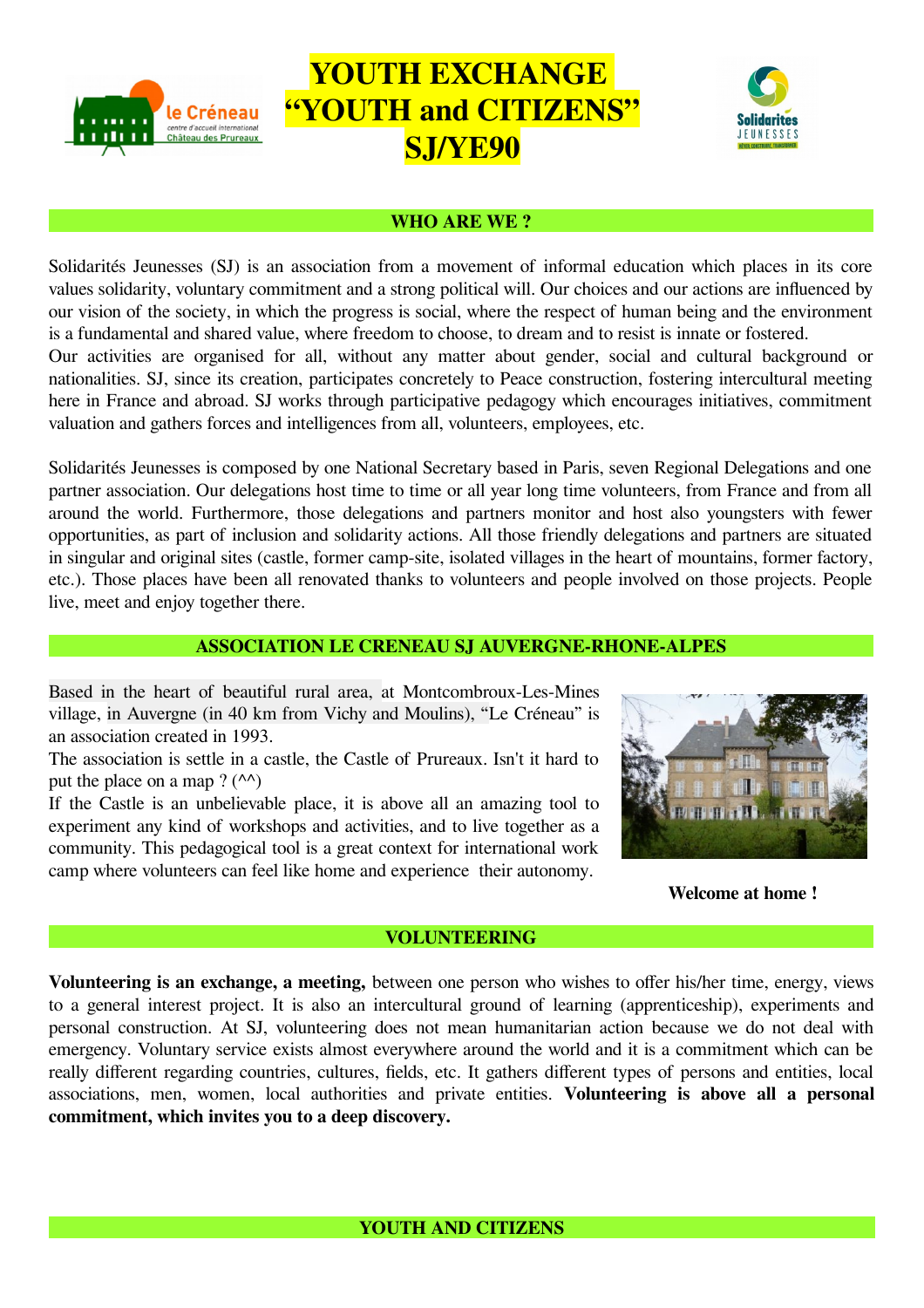This project enters into non formal education and aims at raising participants, inhabitants and local elected representatives' awareness about European citizenship and citizen commitment. The feeling of sharing common values allows to go over the national patriotism and to do an important step towards peace building and reinforcement of the living together.

The goal of this youth exchange is to create, in partnership with the association « Le Micro des Ailes » and « Europe Direct » a radio documentary, a photo exhibition, a blog and a Facebook page that will be the result of collective reflection and local inhabitants or elected representatives' interviews.

Objectives :

- Thinking collectively, sharing ideas on the sence of belonging and the notion of European citizenship.

- Raising participants' awareness on international encounters in order to foster learning, respect and tolerance.

- Developing participants' autonomy and fostering collective work by using non formal education pedagogical tools.

- Raising inhabitants and local elected representatives' awareness on these issues and on the sharing of our common values (interviews, including street interviews and debates)

- Raising participants' awareness on media tools by creating a radio documentary, a photo exhibition, a blog and a Facebook page.

- Disseminating and valorising the outcomes of these exchanges (local radio and TV, internet, etc).

The creation of a radio documentary and a photo exhibition will the tools that will help valorise the project. Each participant will have the possibility to valorise this exchange in his/her own country and raise awareness among the local population on European citizenship and citizen commitment.

# **COLLECTIF LIFE AND PARTICIPANT**

The group will be maximum 24 participants between 18 and 30 years old and from 4 countries: France, Germany, Italy and Czech Republic. In each group, there is a leader who will facilitate the link between participant and the staff. Two volunteers from Le Créneau will lead this youth exchange and will bring their support for the life of the group: hours, free time, evening, outdoors, workshop, etc.

Le Créneau is a participative place, everybody helps in collective tasks (little cleaning, setting the table, dishes, etc.). They will accompany you to understand our project and help to create a link between the participants and inhabitants.

The meals will be shared with the different people from the association,

We will use English during this youth exchange and we can translate in French. In the castle, French is the main language but many people can also speak English.

## **FREE TIMES**

Solidarités Jeunesses considers youth exchanges as an experimentation of collective lifestyle. That is why volunteers will organise their free time and leisure that could fit to group experiment, regarding budget, time and availability of the car.

Around Le Créneau, we can go to visit Vichy (one hour), to go for a walk around or swimming in a lake. Participant will organize by themselves and with the support of the leaders also their weekends. Every day there will be some free time in the planning to have a rest, to walk, to relax, etc...

## **It is important to consider that this project does not offer a lot of time for touristic visits in the region!**

*Even if the youth exchange takes place in a beautiful region, this is not a tourist journey! If you wish to go to visit places, cities around and travel through France, you must do it before or after the*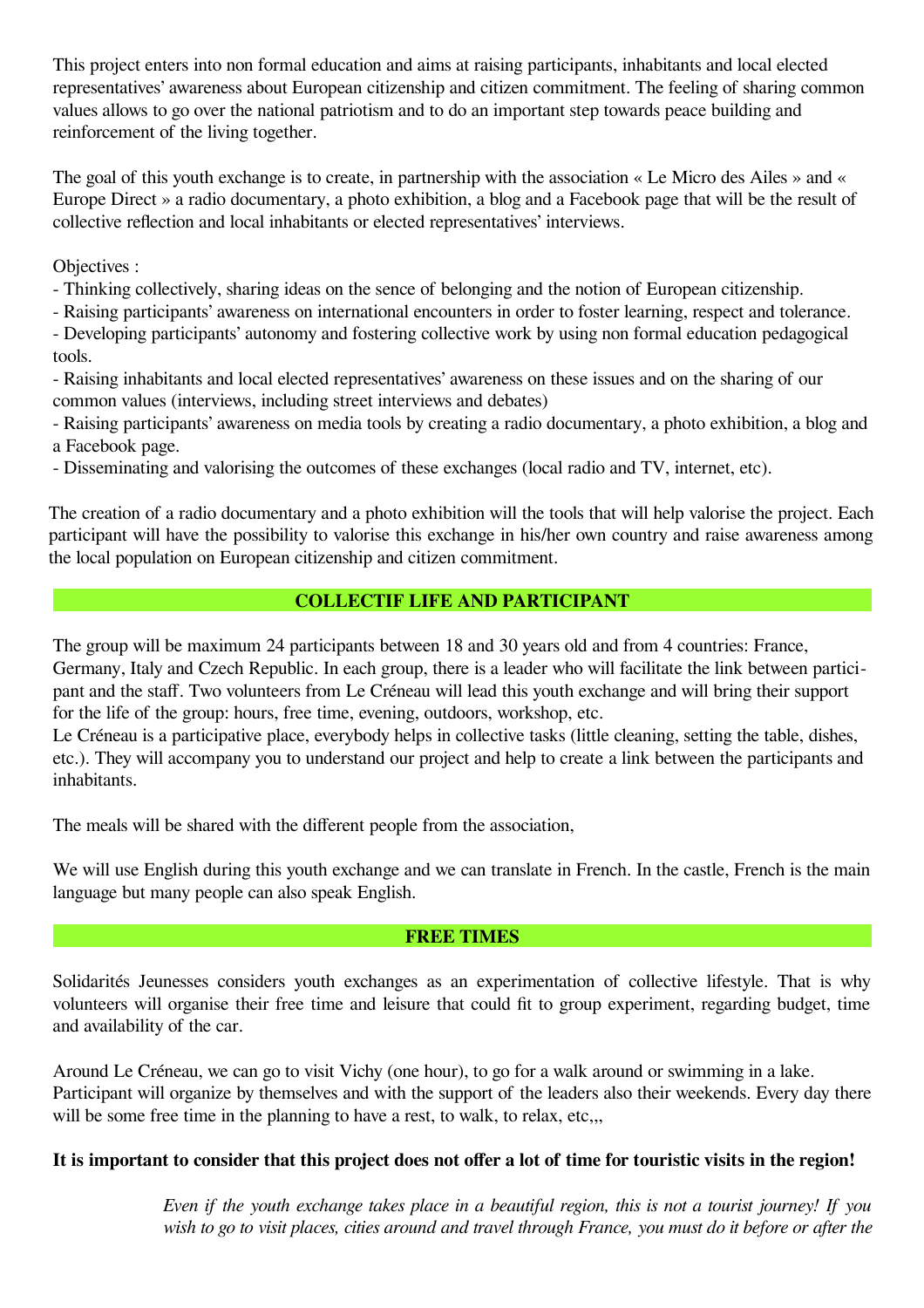*exchange. Feel free to take more days in France but not during your project. During it, you will stay with all the volunteers and inhabitants to enjoy local leisure and intercultural experience.* 

## **ACCOMODATION**

You will be hosted in **a dormitory tents** (6 or 8 beds) in a little camping with toilets and showers.

**We will provide you a bed and mattress.**

**You need to bring a sleeping bag (and a pillow.)** 

**There is no washing machine but a space where you can wash your clothes with organic soap.**

Meals are prepared by our kitchen team. We eat fresh vegetables and fruits, as much as possible local and seasonal. **There is no meat everyday!**

*Please tell us if you have any specific diets.*

**During the exchange, you will organize an international meal (the 30th of June) where you can present to people your favourite recipes from your country. So do not forget to bring some traditional ingredient or food.**

## **DO NOT FORGET**

- A good sleeping-bag (nights can be fresh!) and pillow
- Good shoes
- A flash-light or lamp
- Sport clothes to bike
- Rain clothes and warm clothes
- Sun cream, laundry detergent (organic as mus as possible)
- Instruments, games, recipes, pictures, postcards from your region
- A swimming suit
- Usb stick

Each volunteer is responsible for its personal belongings.

Nevertheless, if there is no necessity to bring those valuable items with you, we invite you to not to do it.

## **INSURANCE In the contract of the INSURANCE Instruments**

Solidarités Jeunesses takes an insurance regarding "Civil responsibility and Accident" during the workcamp but insurance regarding illnesses is at your charge. We invite you thus to contract a complementary insurance for it if you have none. French participants must bring with them their Social Security number. For EU residents, you should ask for the European social insurance card and bring it with you. At last, for non-EU residents, bring with you a document to confirm that you have a social security cover. Do not forget to be updated regarding vaccination.

## **MEETING POINT**

**Monday 14th august 2017 Meeting Point at 20 h** IN MOULINS TRAIN STATION Please send us an email to inform us of your arrival time at the following address [accueil.creneau@orange.fr](mailto:accueil.creneau@orange.fr) **DO NOT HESITATE TO CONTACT US, IF YOU HAVE ANY PROBLEMS DURING YOUR TRAVEL TO THE CAMP.**

You can check these timetables on [www.voyages-sncf.com](http://www.voyages-sncf.com/)